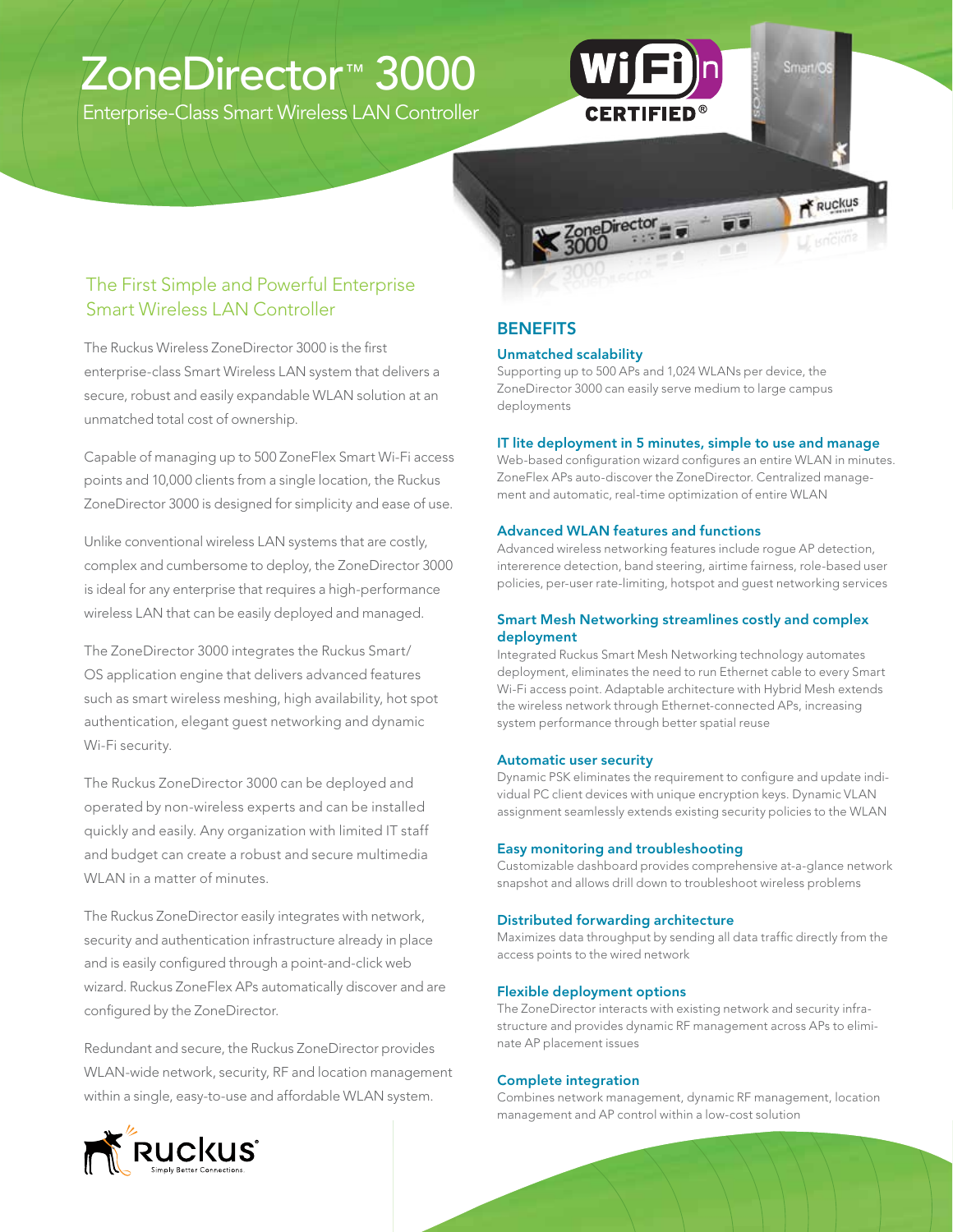## ZoneDirector 3000 Centralized Enterprise Smart WLAN Controller



### Simple to Deploy

The Ruckus ZoneDirector integrates seamlessly with existing switches, firewalls, authentication servers and other network infrastructure. The ZoneDirector can be placed within any Layer 2/3 network. All Ruckus ZoneFlex APs (wired or meshed) then automatically discover the Ruckus ZoneDirector, self configure and become instantly manageable. Ruckus Smart Redundancy ensures high network availablity and is easy to use with automatic synchronization of configuration and authorized users between ZoneDirectors.

### Simple to Manage

Once up and running the ZoneDirector automatically manages the ZoneFlex network of APs — automatically adjusting transmit power levels and RF channel assignments as needed, to avoid interference, prevent adjacent APs from interfering and enable redundant coverage in the event of an AP failure. Configuration changes can easily be applied to multiple APs, or the entire system, simultaneously. A customizable dashboard provides instant access to a variety of client and network information and events, and a real-time heat map displays AP locations and signal coverage, as well as your Ruckus Smart Mesh Networking topology.

ZoneDirector Smart WLAN systems integrate a unique performance utility from Ruckus called SpeedFlex™. Ruckus SpeedFlex allows administrators to locally or remotely determine client Wi-Fi performance over the wireless LAN. With SpeedFlex, administrators can now better plan, troubleshoot, monitor and measure WLAN performance, eliminating the need to use Internet-based speed tools that often provide inaccurate results of the local Wi-Fi environment.

### Simple to Secure

The ZoneDirector 3000 provides innovative new techniques that simplify and automate Wi-Fi security. In addition to enterprise-class



- Thin 1U rackmountable footprint
- Easy discovery from PC using UPnP
- Manage multiple locations and ZoneDirectors with FlexMaster
- Two 1000 Mbps ports for full redundancy
- • Lifetime warranty coverage

### SOFTWARE FEATURES

Central control and configuration of up to 500 ZoneFlex APs

- Support for 1,024 WLANs
- Integrated DHCP server
- Easy-to-use setup wizard
- Ultra-intuitive GUI
- 1+1 redundancy with auto synchronization
- Smart Mesh Networking control and monitoring
- Real-time client admission control
- Load-balancing
- Customizable dashboard
- Dynamic RF channel and power management
- Quality of Service with WLAN prioritization, bandsteering\* and airtime fairness
- Integrated captive portal
- Native ActiveDirectory/RADIUS/LDAP support
- Local authentication database
- Dynamic VLAN assignment
- Guest networking
- Dynamic generation of unique Pre-Shared Keys
- Rogue AP detection and graphical map view
- Aeroscout location services support
- Hot spot authentication using WISPr
- WISPr Smart Client Support
- Performance monitoring and statistics
- Limited lifetime warranty

\*for ZoneFlex 7962, 7762 and 7363 dual-band access points

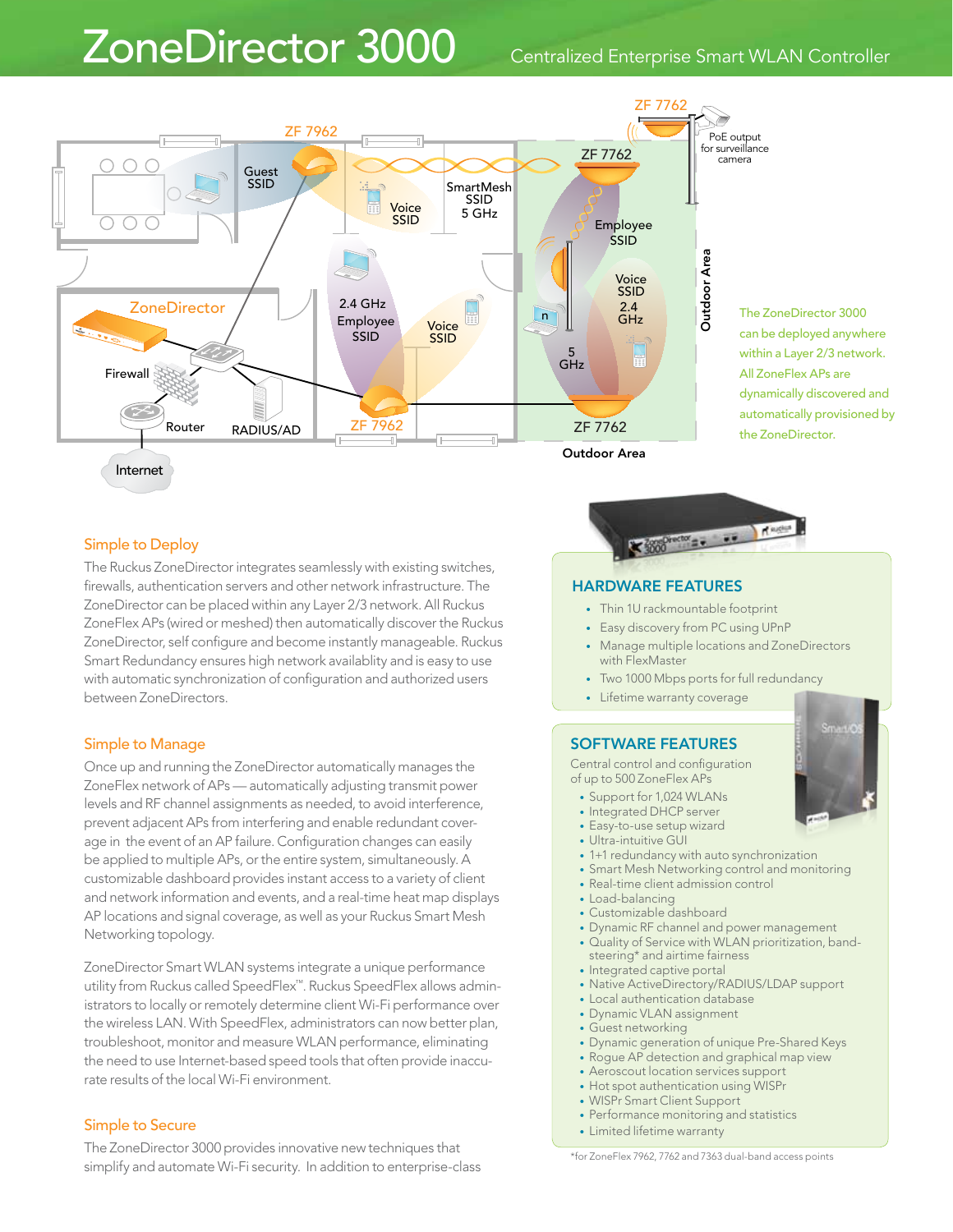## ZoneDirector 3000 Centralized Enterprise Smart WLAN Controller

The ZoneDirector 3000 provides a detail map view that lets administrators quickly see the Wi-Fi network topology for all ZoneFlex Smart Wi-Fi access points.



802.1x support and dynamic VLAN assignment capabilities, the ZoneDirector 3000 supports a patent-pending Dynamic Pre-Shared Key (PSK) capability that streamlines WLAN security.

First-time users plug their computers into the LAN and specify a URL that directs them to a captive web portal for a one-time authentication. After successful authentication, the ZoneDirector automatically configures the client system with the designated SSID and a dynamically-generated encryption key. The key is bound to the client, and can be removed upon expiration when the user or the user's device is no longer trusted.

The Ruckus ZoneDirector centralizes authentication and authorization decisions for all APs, providing secure admission control across the WLAN. It works with any backend authentication database such as RADIUS and ActiveDirectory and also comes with an internal authentication database. Additionally, clients can be dynamically assigned to a VLAN based on their RADIUS attributes.

### Avoid Interference, Maximize Performance and Extend Reach with BeamFlex

Ruckus BeamFlex™, a patented Wi-Fi beam-steering technology, ensures predictable performance for multimedia traffic applications and extends range to eliminate Wi-Fi deadspots. With ZoneDirector, the value of BeamFlex is extended beyond a single access point to the system-wide WLAN and smart wireless meshing.

The ZoneDirector automatically controls the channel assignments and transmit power of all ZoneFlex Smart Wi-Fi APs. And with BeamFlex, the ZoneFlex system continuously picks the best path for every packet, to both clients outside the network and mesh APs inside the network, automatically avoiding interference, to guarantee the highest quality of service.

### Smart Mesh Networking Increases Flexibility, Reduces Costs

Ruckus Smart Mesh Networking enables self-organizing and selfhealing WLAN deployment. It eliminates the need to run Ethernet cables to every AP, allowing administrators to simply plug in ZoneFlex APs to any power source and walk away. All configuration and management is delivered through the ZoneDirector Smart WLAN controller. APs can also be daisy-chained to mesh APs to extend the mesh and take advantage of spatial reuse. Smart meshing uses patented Smart Wi-Fi technology to extend range and control Wi-Fi signals to minimize inter-nodal hops that degrade performance and automatically adapt Wi-Fi connections between nodes to maintain ultra high reliability.



SpeedFlex™ is a unique wireless performance test tool integrated within the ZoneFlex™ family of centralized controllers that measures the Wi-Fi throughput of associated wireless LAN clients.